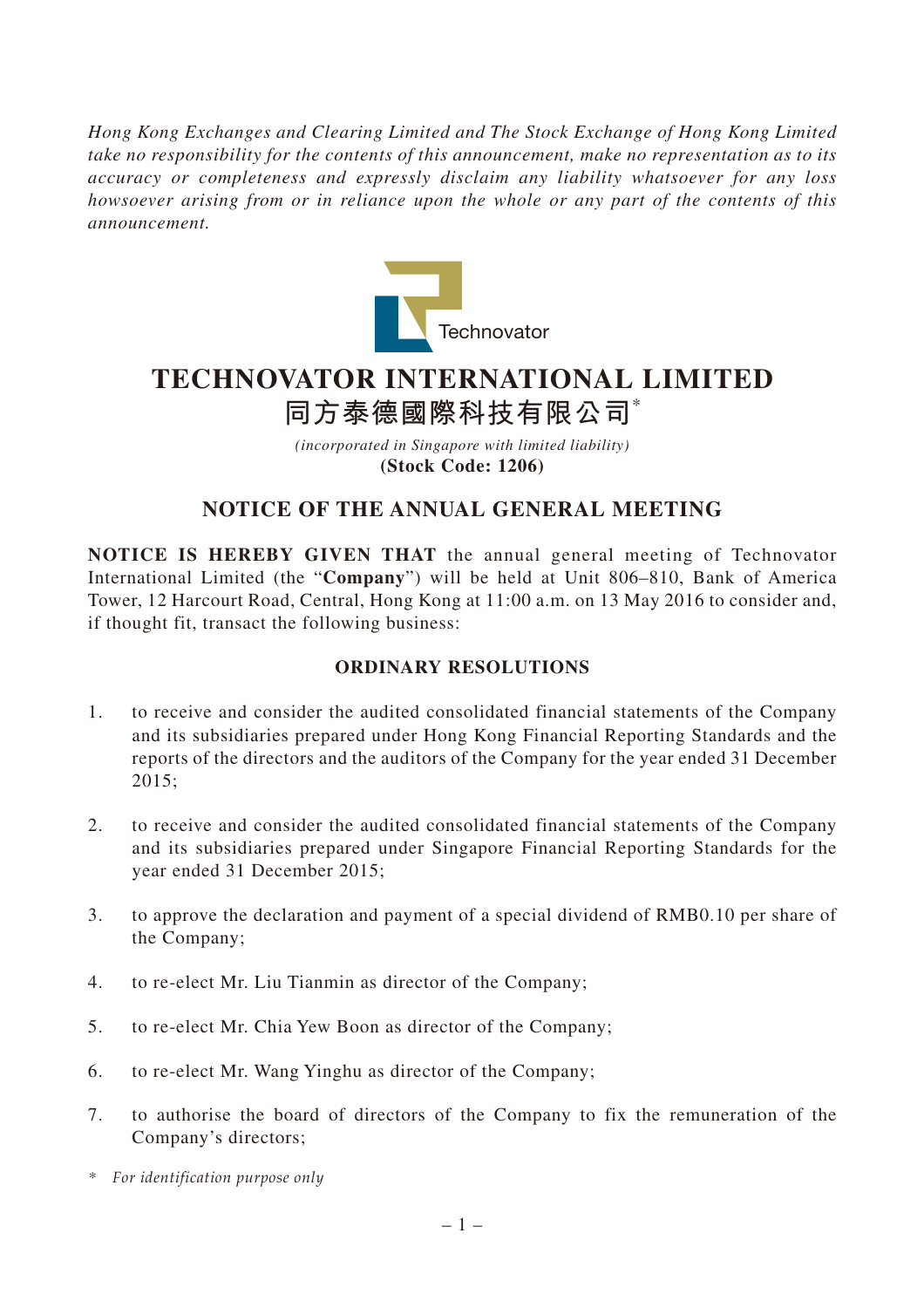- 8. to re-appoint KPMG as the auditor of the Company for the consolidated financial statements of the Company and its subsidiaries prepared under Hong Kong Financial Reporting Standards and to authorise the board of directors of the Company to fix their remuneration;
- 9. to re-appoint KPMG LLP as the auditor of the Company for the consolidated financial statements of the Company and its subsidiaries prepared under Singapore Financial Reporting Standards and to authorise the board of directors of the Company to fix their remuneration;

and, as special business, to consider and, if thought fit, pass the following resolutions as ordinary resolutions (with or without modification);

#### 10. "**THAT**:

- (a) subject to paragraph (c) below, pursuant to The Rules Governing the Listing of Securities on the Stock Exchange of Hong Kong Limited (the "**Listing Rules**") and Section 161 of the Companies Act (Cap. 50) of Singapore (the "**Companies Act**"), the exercise by the directors of the Company during the Relevant Period (as defined in paragraph (d) below) of all the powers of the Company to allot, issue and deal with the unissued shares (each, a "**Share**") in the capital of the Company and to make or grant offers, agreements or options, including warrants to subscribe for Shares, which might require the exercise of such powers be and the same is hereby generally and unconditionally approved;
- (b) the approval in paragraph (a) above shall authorise the directors of the Company during the Relevant Period to make or grant offers, agreements or options which might require the exercise of the aforesaid powers after the expiry of the Relevant Period;
- (c) the aggregate number of Shares allotted and issued or agreed conditionally or unconditionally to be allotted and issued (whether pursuant to options and otherwise) by the directors of the Company pursuant to the approval in paragraph (a) above, otherwise than pursuant to (i) a Rights Issue (as defined in paragraph (d) below); or (ii) the exercise of any options granted under all share option schemes of the Company adopted from time to time in accordance with the Listing Rules; or (iii) any scrip dividend or similar arrangements providing for the allotment and issue of Shares in lieu of the whole or part of a dividend on Shares in accordance with the articles of association of the Company in force from time to time; or (iv) any issue of Shares upon the exercise of rights of subscription or conversion under the terms of any warrants of the Company or any securities which are convertible into Shares, shall not exceed the aggregate of:
	- (i) 20 per cent, of the total number of Shares of the Company in issue as at the date of the passing of this resolution; and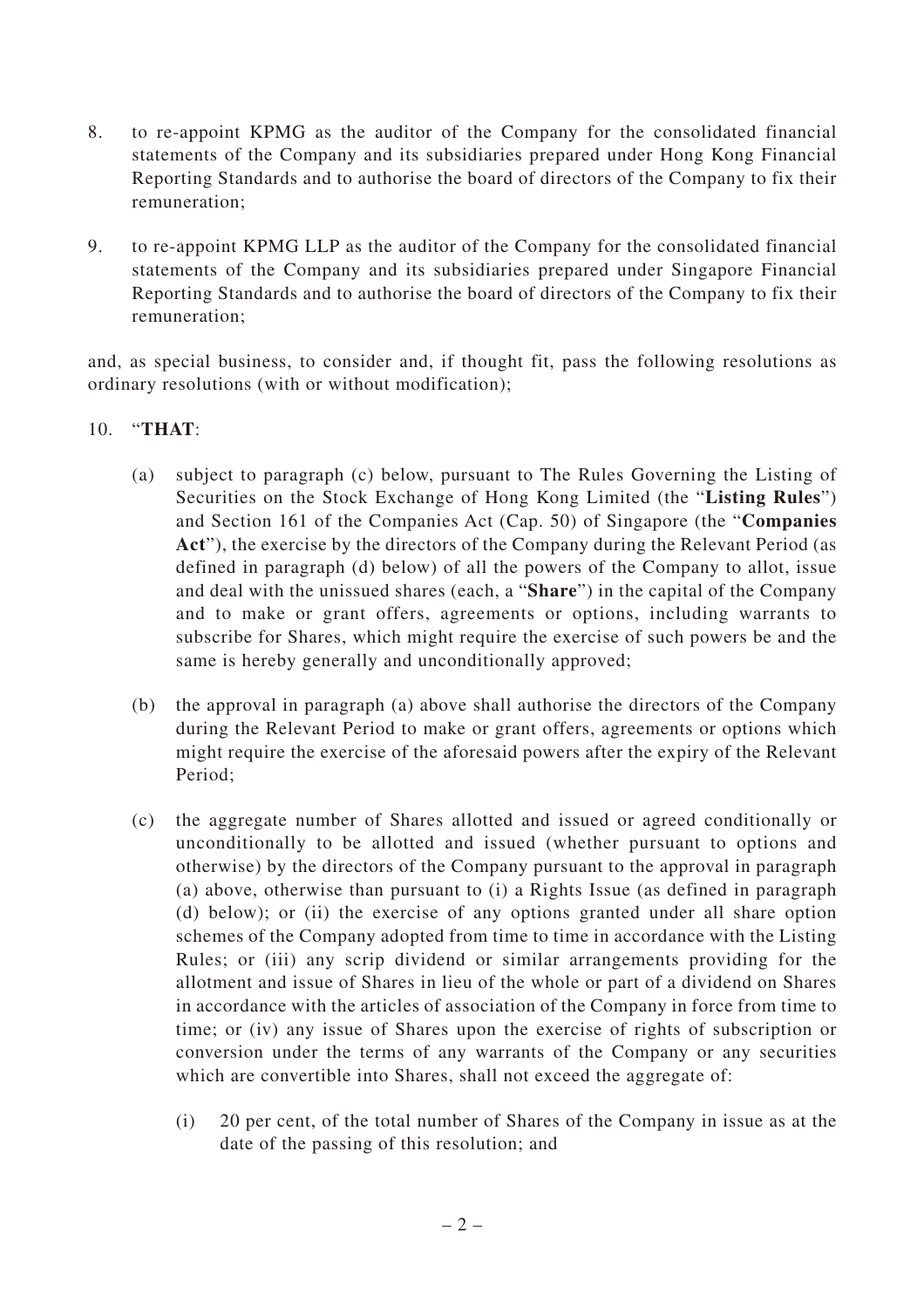(ii) (if the directors of the Company are so authorised by a separate ordinary resolution of the shareholders of the Company) the aggregate number of Shares of the Company repurchased by the Company subsequent to the passing of this resolution (up to a maximum equivalent to 10 per cent, of the total number of Shares of the Company in issue as at the date of the passing of this resolution),

and the authority pursuant to paragraph (a) of this resolution shall be limited accordingly; and

(d) for the purposes of this resolution:

"**Relevant Period**" means the period from the date of the passing of this resolution until whichever is the earliest of:

- (i) the conclusion of the next annual general meeting of the Company;
- (ii) the expiration of the period within which the next annual general meeting of the Company is required by the articles of association of the Company or the applicable laws of the Singapore to be held; or
- (iii) the passing of an ordinary resolution by the shareholders of the Company in general meeting revoking or varying the authority given to the directors of the Company by this resolution."

"**Rights Issue**" means an offer of Shares, or offer or issue of warrants, options or other securities giving rights to subscribe for Shares open for a period fixed by the directors of the Company to holders of Shares on the Company's register of members on a fixed record date in proportion to their then holdings of Shares (subject to such exclusion or other arrangements as the directors of the Company may deem necessary or expedient in relation to fractional entitlements, or having regard to any restrictions or obligations under the laws of, or the requirements of, or the expense or delay which may be involved in determining the existence or extent of any restrictions or obligations under the laws of; or the requirements of, any jurisdiction outside Hong Kong or any recognised regulatory body or any stock exchange outside Hong Kong)."

### 11. "**THAT**:

(a) subject to paragraph (b) below, pursuant to Section 76E of the Companies Act, the exercise by the directors of the Company during the Relevant Period (as defined in paragraph (c) below) of all the powers of the Company to repurchase (or agree to repurchase) shares (each, a "**Share**") in the capital of the Company on the Stock Exchange, or any other stock exchange on which the Shares may be listed and recognised by the Securities and Futures Commission of Hong Kong and the Stock Exchange for such purpose, and otherwise in accordance with the rules and regulations of the Securities and Futures Commission of Hong Kong, the Stock Exchange, the Singapore Companies Act, and all other applicable laws in this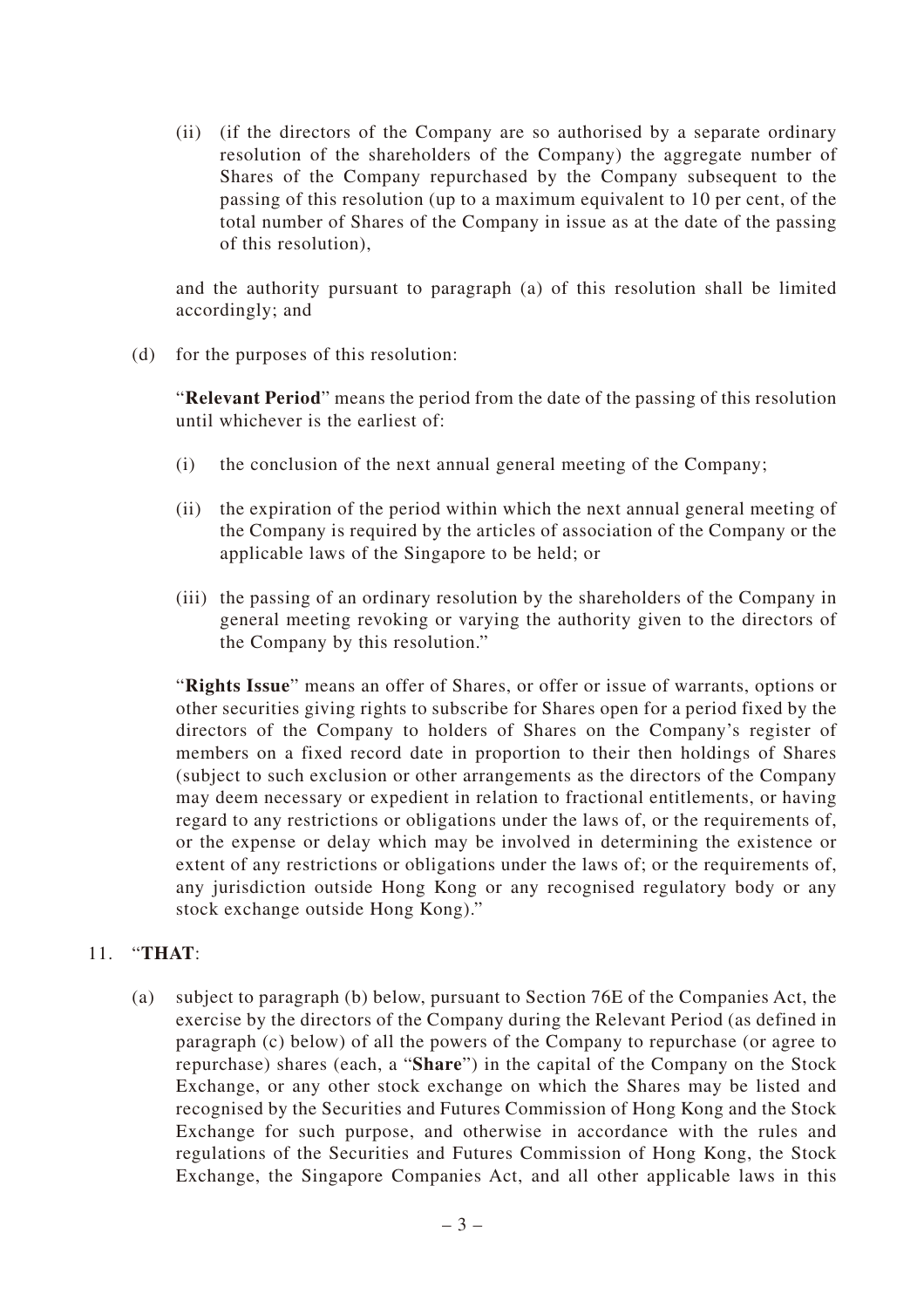regard and on the terms set out in the circular to the shareholders of the Company dated 12 April 2016, be and the same is hereby generally and unconditionally approved;

- (b) the number of Shares which may be repurchased or agreed to be repurchased by the Company pursuant to the approval in paragraph (a) during the Relevant Period shall not exceed 10 percent, of the total number of Shares the Company as at the date of the passing of this resolution and the authority pursuant to paragraph (a) of this resolution shall be limited accordingly; and
- (c) for the purposes of this resolution, "**Relevant Period**" means the period from the date of the passing of this resolution until whichever is the earliest of:
	- (i) the conclusion of the next annual general meeting of the Company;
	- (ii) the expiration of the period within which the next annual general meeting of the Company is required by the articles of association of the Company or the applicable laws of the Singapore to be held; or
	- (iii) the passing of an ordinary resolution by the shareholders of the Company in general meeting revoking or varying the authority given to the directors of the Company by this resolution."
- 12. "**THAT** conditional on the passing of resolutions numbered 10 and 11 above, the general mandate granted to the directors of the Company pursuant to paragraph (a) of resolution numbered 10 above be and is hereby extended by the addition to the aggregate number of which may be allotted or agreed conditionally or unconditionally to be allotted by the directors of the Company pursuant to or in accordance with such general mandate of an amount representing the aggregate number of Shares of the Company repurchased or agreed to be repurchased by the Company pursuant to or in accordance with the authority granted under paragraph (a) of resolution numbered 11 above."

By Order of the Board **Technovator International Limited Fan Xin** *Chairman*

Hong Kong, 12 April 2016

*As at the date of this notice, the executive directors of the Company are Mr. Zhao Xiaobo and Mr. Seah Han Leong; the non-executive directors are Mr. Fan Xin, Mr. Liu Tianmin and Mr. Wang Yinghu and the independent non-executive directors are Mr. Fan Ren Da Anthony, Mr. Chia Yew Boon and Ms. Chen Hua.*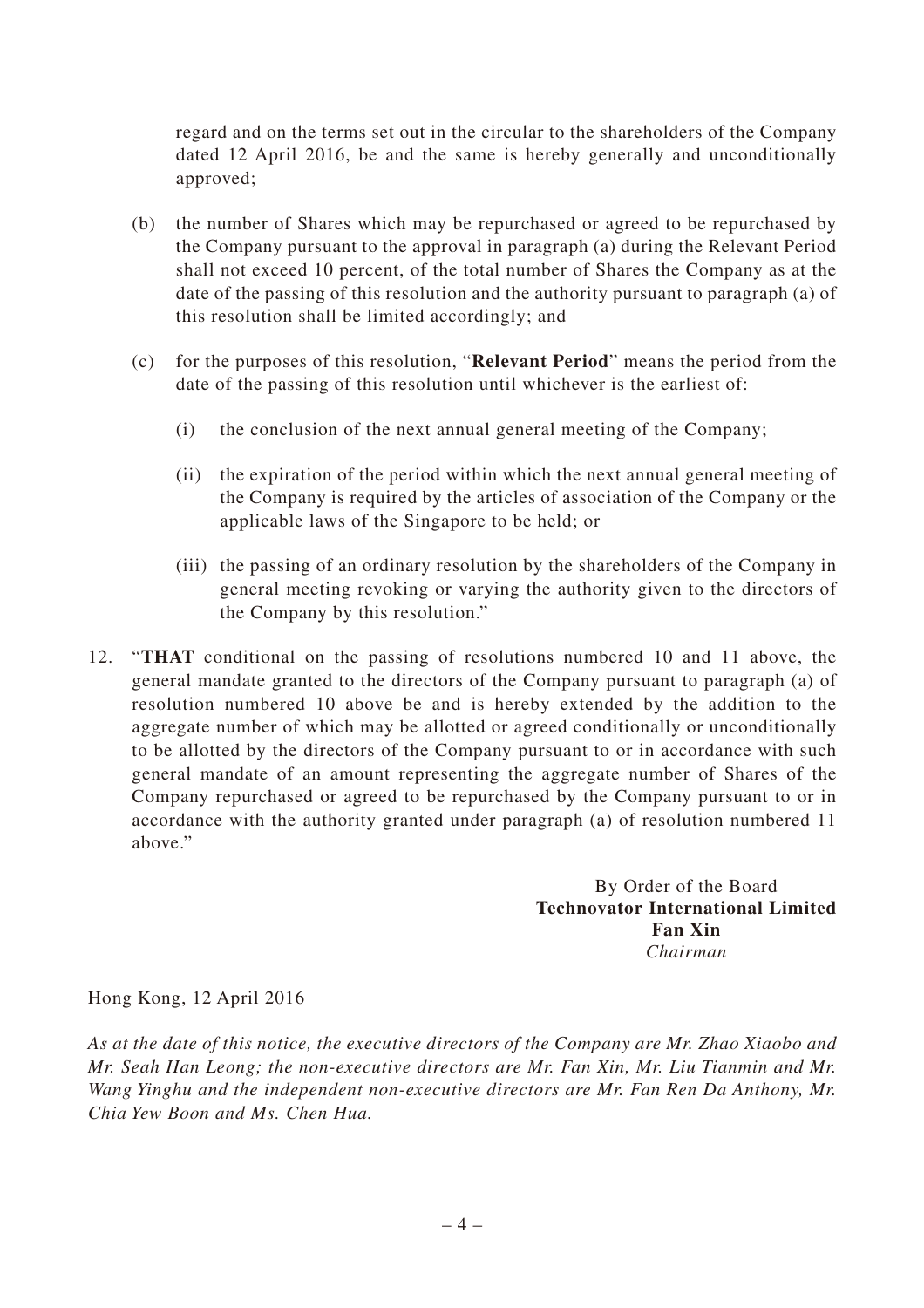*Registered office:* 66 Tannery Lane #04-10/10A Sindo Industrial Building Singapore 347805

*Principal place of business in Hong Kong:* Unit 806–810 Bank of America Tower 12 Harcourt Road Central Hong Kong

*Notes:*

- 1. Any member entitled to attend and vote at the above meeting is entitled to appoint one or, if he is the holder of two or more shares, one or more proxies to attend and, on a poll, vote in his stead. A proxy need not be a member of the Company.
- 2. In order to be valid, a form of proxy together with the power of attorney or other authority (if any) under which it is signed, or a notarially certified copy thereof, must be deposited at the offices of the Company's Hong Kong branch share registrar, Tricor Investor Services Limited, at Level 22, Hopewell Centre, 183 Queen's Road East, Hong Kong as soon as possible and in any event not later than 48 hours before the commencement of the above meeting or any adjournment thereof.
- 3. In order to determine the entitlement to attend and vote at the annual general meeting ("**AGM**"), the transfer books and register of members of the Company will be closed from Wednesday, 11 May 2016 to Friday, 13 May 2016, both days inclusive, during which period no transfer of shares in the Company will be effected. In order to be eligible to attend and vote at the meeting, all transfers, accompanied by the relevant share certificates, must be lodged with the Company's branch share registrar in Hong Kong, Tricor Investor Services Limited, at Level 22, Hopewell Centre, 183 Queen's Road East, Hong Kong not later than 4:30 p.m. on Tuesday, 10 May 2016.
- 4. In relation to the proposed resolution numbered 3, the said special dividend will be paid in Hong Kong dollars, the amount of which will be calculated by reference to the middle rate published by People's Bank of China for the conversion of RMB into Hong Kong dollars as at the date of the AGM, 13 May 2016.
- 5. There will be 3 Director vacancies to be filled at the above meeting following the retirement of Mr. Liu Tianmin, Mr. Chia Yew Boon, Mr. Wang Yinghu. If a shareholder of the Company wishes to nominate a person to stand for election as a Director, (i) his/her notice of intention to propose a resolution at the above annual general meeting; and (ii) a notice executed by the nominated candidate of his/her willingness to be appointed together with (i) that candidate's information as required to be disclosed under Rule 13.51(2) of the Listing Rules, and (ii) the candidate's written consent to the publication of his/her personal data, have to be validly served on the registered office of the Company, as early as practicable, preferably before 5:00 p.m. on Thursday, 28 April 2016. Further details are set out in Appendix II to the circular dated 12 April 2016.
- 6. In relation to the proposed resolutions numbered 10 and 12 above, approval is being sought from the shareholders for the grant to the directors of a general mandate to authorise the allotment and issue of shares under the Listing Rules.